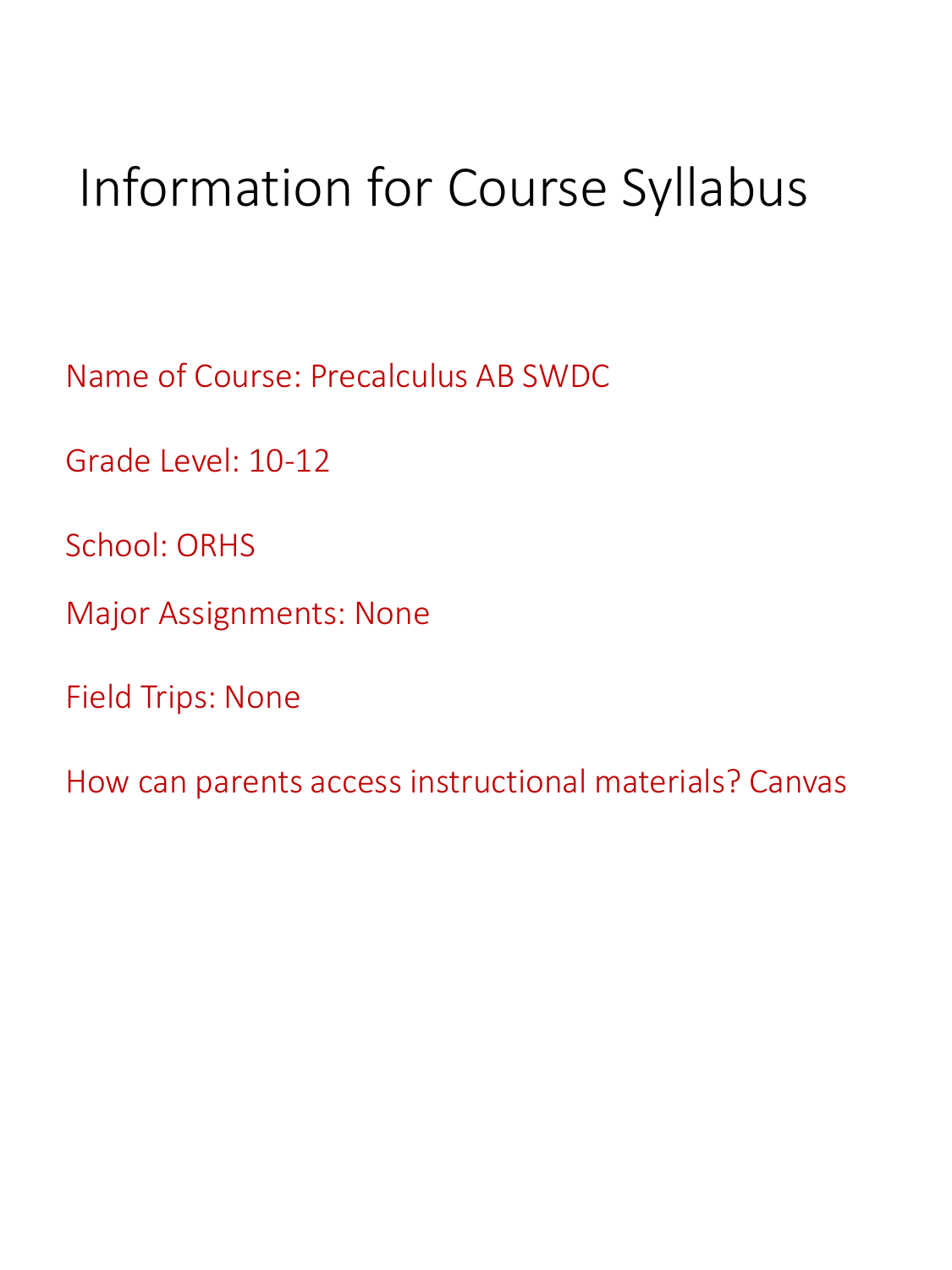#### **Term 1**

**G rap hing and C عب a r a**  $\mathbf{\mathbf{\mathsf{c}}}$ **teri stics of**

**n s** **P.F.BF.A.1** Understand how the algebraic properties of an equation transform the geometric properties of its graph. *For example, given a function, describe the transformation of the graph resulting from the manipulation of the algebraic properties of the equation (i.e., translations,stretches, reflections, and changes in periodicity and amplitude.)*

**P.F.IF.A.2** Analyze qualities of exponential, polynomial, logarithmic, trigonometric, and rational functions and solve real world problems that can be modeled with these functions

(by hand and with appropriate technology).

**o P.F.IF.A.1** Determine whether a function is even, odd, or neither.

**Functi P.F.IF.A.6** Visually locate critical points on the graphs of functions and determine if each critical point is a minimum, a maximum, or point of inflection. Describe intervals where the

function is increasing or decreasing and where different types of concavity occur.

**P.F.BF.A.4** Construct the difference quotient for a given function and simplify the resulting expression.

**P.F.BF.A.3** Compose functions.

**P.A.REI.A.3** Solve nonlinear inequalities (quadratic, trigonometric, conic, exponential, logarithmic, and rational) by graphing (solutionsin interval notation if one-variable), by hand and with appropriate technology.

**P.A.REI.A.4** Solve systems of nonlinear inequalities by graphing.

**P.F.BF.A.1** Understand how the algebraic properties of an equation transform the geometric properties of its graph.

**P.F.IF.A.4** Identify the real zeros of a function and explain the relationship between the real zeros and the x-intercepts of the graph of a function (exponential, polynomial, logarithmic, trigonometric, and rational).

**P.F.IF.A.5** Identify characteristics of graphs based on a set of conditions or on a general equation such as  $y = ax^2 + c$ .

**P.F.IF.A.6** Visually locate critical points on the graphs of functions and determine if each critical point is a minimum, a maximum, or point of inflection. Describe intervals where the function is increasing or decreasing and where different types of concavity occur.

**P.N.CN.B.6** Extend polynomial identitiesto the complex numbers. For example, rewrite  $x^2 + 4$  as  $(x + 2i)(x - 2i)$ .

**P.N.NE.A.4** Simplify and solve complex radical expressions; discuss and display understanding that rational numbers are dense in the real numbers and integers are not.

<u>تہ</u> **ecewise, Ab s olu t e Value, Q uad r atics, and Radi cal Fu nctions**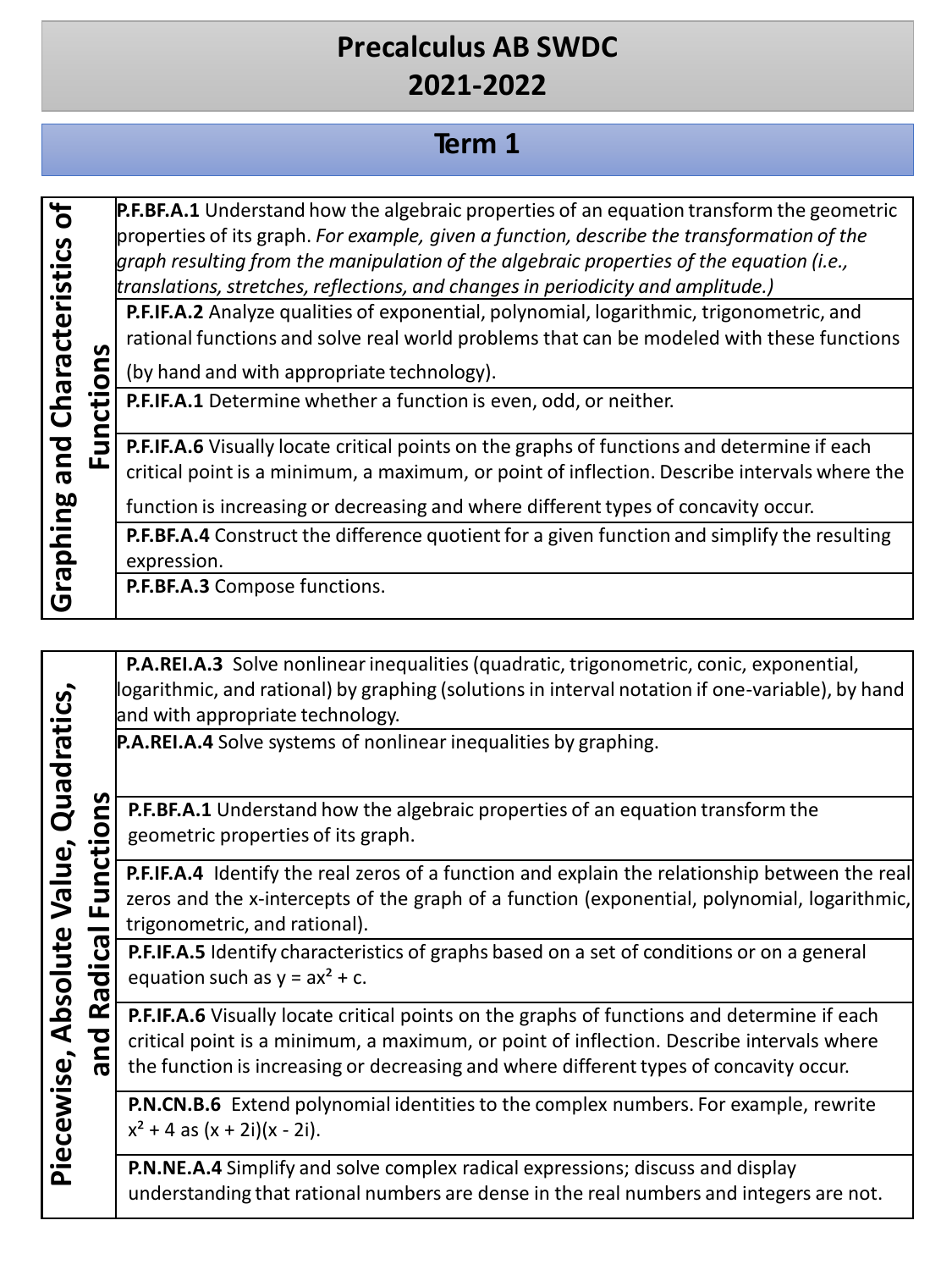#### **Term 1**

**P.F.IF.A.2** Analyze qualities of exponential, polynomial, logarithmic, trigonometric, and rational functions and solve real world problems that can be modeled with these functions

(by hand and with appropriate technology).

**P.F.IF.A.4** Identify the real zeros of a function and explain the relationship between the real zeros and the x-intercepts of the graph of a function (exponential, polynomial, logarithmic, trigonometric, and rational).

**P.F.IF.A.5** Identify characteristics of graphs based on a set of conditions or on a general equation such as  $y = ax^2 + c$ .

**P.F.IF.A.6** Visually locate critical points on the graphs of functions and determine if each critical point is a minimum, a maximum, or point of inflection. Describe intervals where the function is increasing or decreasing and where different types of concavity occur.

**P.N.NE.A.3** Classify real numbers and order real numbersthat include transcendental expressions, including roots and fractions of pi and e.

**P.N.CN.B.6** Extend polynomial identities to the complex numbers. For example, rewrite  $x^2 + 4$  as  $(x + 2i)(x - 2i)$ .

**P.N.CN.B.7** Know the Fundamental Theorem of Algebra; show that it is true for quadratic polynomials.

**P.F.IF.A.2** Analyze qualities of exponential, polynomial, logarithmic, trigonometric, and rational functions and solve real world problems that can be modeled with these

functions (by hand and with appropriate technology).

**P.F.IF.A.4** Identify the real zeros of a function and explain the relationship between the real zeros and the x-intercepts of the graph of a function (exponential, polynomial, logarithmic, trigonometric, and rational).

**P.F.IF.A.6** Visually locate critical points on the graphs of functions and determine if each critical point is a minimum, a maximum, or point of inflection. Describe intervals where

the function is increasing or decreasing and where differenttypes of concavity occur.

**P.F.IF.A.7** Graph rational functions, identifying zeros, asymptotes (including slant), and holes (when suitable factorizations are available) and showing end behavior.

**P.A.REI.A.3** Solve non-linear inequalities (quadratic, trigonometric, conic, exponential, logarithmic, and rational) by graphing (solutions in interval notation if one-variable), by hand and with appropriate technology.

**P.A.REI.A.4** Solve systems of nonlinear inequalities by graphing.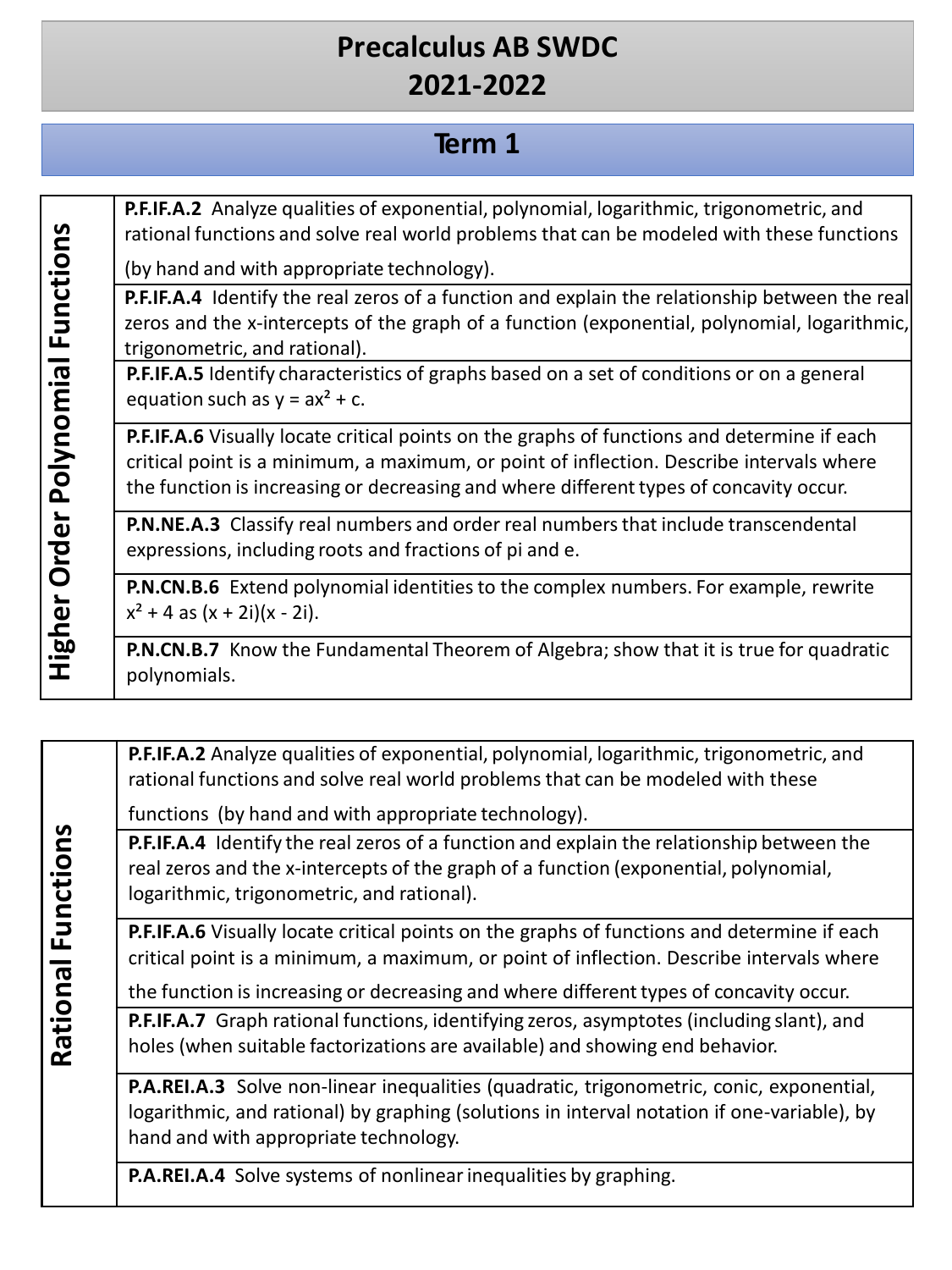# **Term 1**

**P.F.BF.A.3** Compose functions. For example, if T(y) is the temperature in the atmosphere as a function of height, and h(t) is the height of a weather balloon as a function of time, then T(h(t)) is the temperature at the location of the weather balloon as a function of time.

**P.F.BF.A.5** Find inverse functions (including exponential, logarithmic, and trigonometric).

- a. Calculate the inverse of a function, *f(x)*, with respect to each of the functional operations; in other words, the additive inverse, -*f(x)*, the multiplicative inverse, 1/*f(x)*, and the inverse with respect to the composition.
- b. Verify by composition that one function is the inverse of the other.
- c. Read values of an inverse function from a graph or a table, given that the function has an inverse.
- d. Recognize a function is invertible if and only if it is one-to-one. Produce an invertible function from a non-invertible function by restricting the domain.

**P.F.BF.A.6** Explain why the graph of a function and its inverse are reflections of one another over the line  $y = x$ .

**P.N.NE.A.1** Use the laws of exponents and logarithms to expand or collect terms in expressions; simplify expressions or modify them in order to analyze them or compare them.

**P.N.NE.A.2** Understand the inverse relationship between exponents and logarithms and use this relationship to solve problems involving logarithms and exponents.

**P.F.IF.A.2** Analyze qualities of exponential, polynomial, logarithmic, trigonometric, and rational functions and solve real world problems that can be modeled with these functions(by hand and with appropriate technology).

**P.F.IF.A.4** Identify the real zeros of a function and explain the relationship between the real zeros and the x-intercepts of the graph of a function (exponential, polynomial, logarithmic, trigonometric, and rational).

P.S.MD.A.1 Create scatter plots, analyze patterns and describe relationships for bivariate data (linear, polynomial, trigonometric or exponential) to model real-world phenomena and to make predictions.

**P.S.MD.A.2** Determine a regression equation to model a set of bivariate data. Justify why this equation best fits the data.

**P.S.MD.A.3** Use a regression equation, modeling bivariate data, to make predictions. Identify possible considerations regarding the accuracy of predictions when interpolating or extrapolating.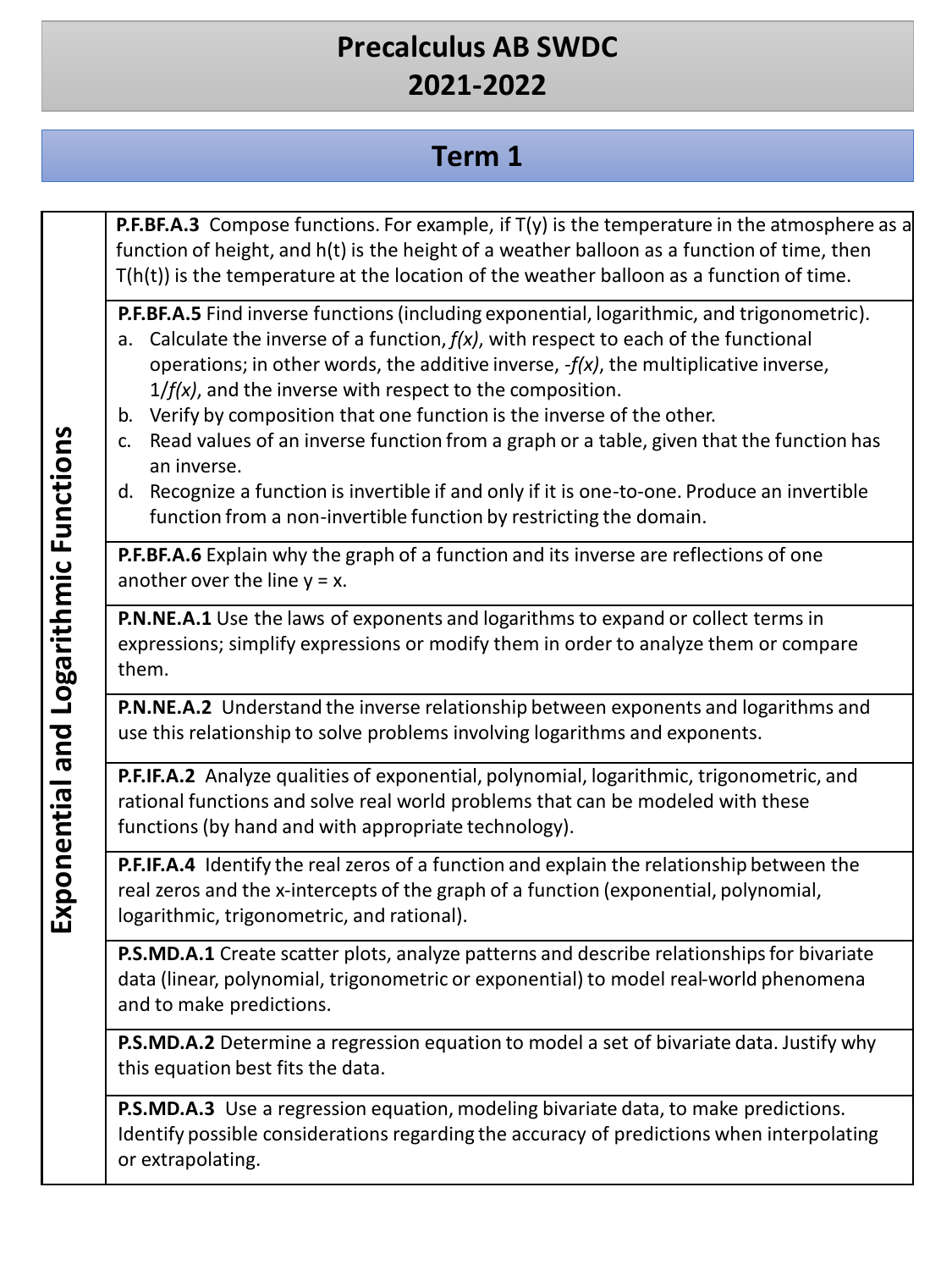### **Term 1**

| ပ  |   |
|----|---|
| Ē. |   |
| ى  | n |
| ധ  | ⊆ |
|    |   |
| ٤  | O |
|    |   |
| О  | Ξ |
|    | ں |
| ⊆  | ⊆ |
| О  |   |
|    | ⊃ |
| 60 | ட |
|    |   |
|    |   |
| ド  |   |

**P.F.TF.A.1** Convert from radiansto degrees and degrees to radians.

**P.F.TF.A.2** Use special triangles to determine geometrically the values of sine, cosine, tangent for  $\pi/3$ ,  $\pi/4$ ,  $\pi/6$ , and use the unit circle to express the values of sine, cosine, and tangent for  $\pi$  - x,  $\pi$  + x, and  $2\pi$  - x in terms of their values for x, where x is any real number.

**P.F.TF.A.3** Use the unit circle to explain symmetry (odd and even) and periodicity of trigonometric functions.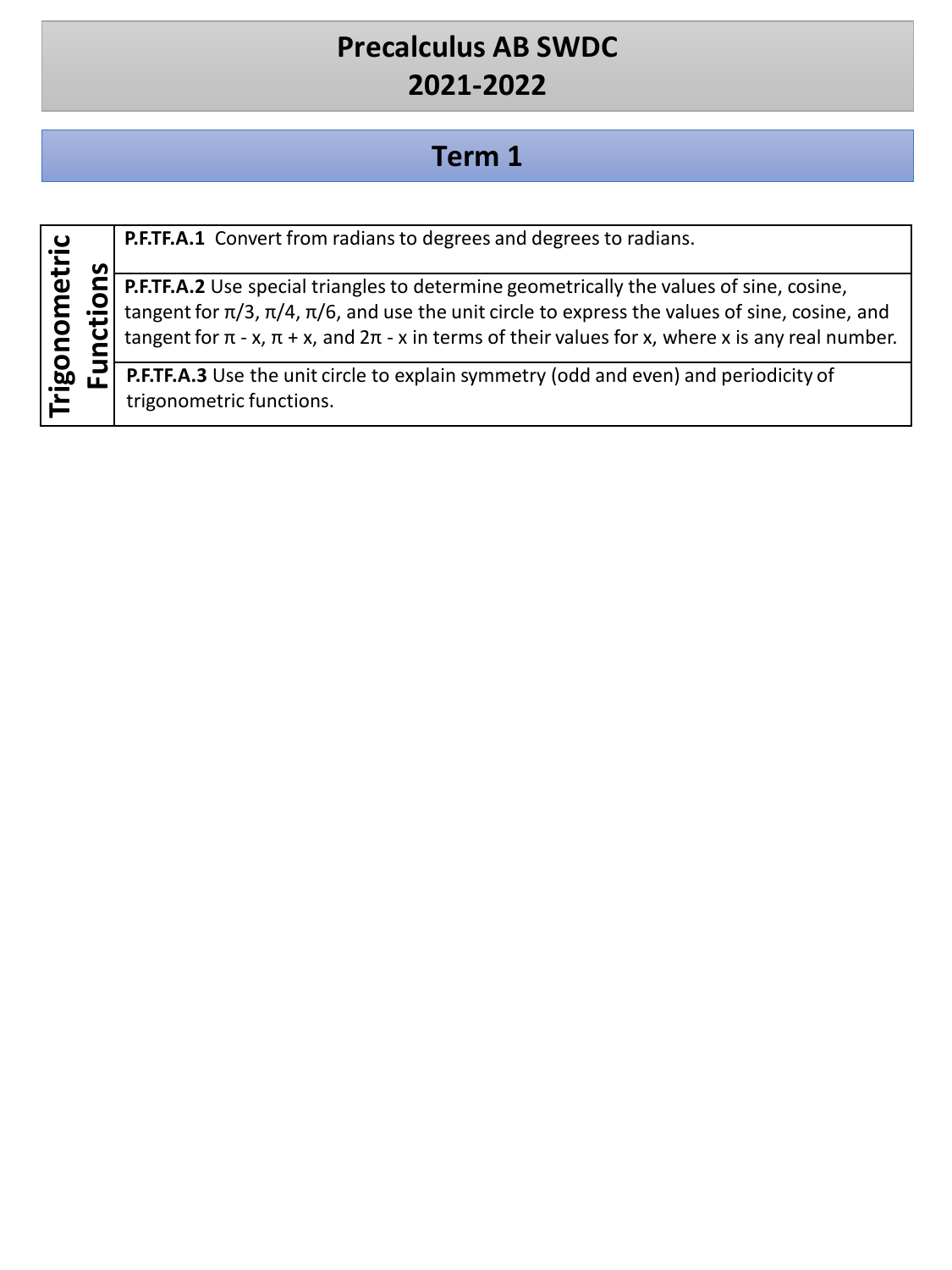#### **Term 2**

**P.N.NE.A.3** Classify real numbers and order real numbersthat include transcendental expressions, including roots and fractions of pi and e.

**P.F.GT.A.1** Interpret transformations of trigonometric functions.

**P.F.GT.A.2** Determine the difference made by choice of unitsfor angle measurement when graphing a trigonometric function.

**P.F.GT.A.3** Analyze qualities of exponential, polynomial, logarithmic, trigonometric, and rational functions and solve real world problems that can be modeled with these functions(by hand and with appropriate technology).

**P.F.TF.A.4** Choose trigonometric functionsto model periodic phenomena with specified amplitude, frequency, and midline.

**P.S.MD.A.1** Create scatter plots, analyze patterns and describe relationships for bivariate data (linear, polynomial, trigonometric or exponential) to model real-world phenomena and to make predictions.

**P.S.MD.A.2** Determine a regression equation to model a set of bivariate data. Justify why this equation best fits the data.

**P.G.TI.A.1** Apply trigonometric identities to verify identities and solve equations. Identities include: Pythagorean, reciprocal, quotient, sum/difference, double-angle, and half-angle.

**P.G.TI.A.2** Prove the addition and subtraction formulas for sine, cosine, and tangent and use them to solve problems.

**P.F.GT.A.6** Determine the appropriate domain and corresponding range for each of the inverse trigonometric functions.

**P.F.GT.A.7** Graph the inverse trigonometric functions and identify their key characteristics.

**P.F.GT.A.4** Find values of inverse trigonometric expressions (including compositions), applying appropriate domain and range restrictions.

**P.F.GT.A.5** Understand that restricting a trigonometric function to a domain on which it is always increasing or always decreasing allows its inverse to be constructed.

**P.F.GT.A.8** Use inverse functions to solve trigonometric equations that arise in modeling contexts; evaluate the solutions using technology, and interpret them in terms of the context.

**Tri g o nom etric F u ncti o n s(c o n t.)**

**Anal**

**ytic**

**Tri g o**

**nom**

**e t r y**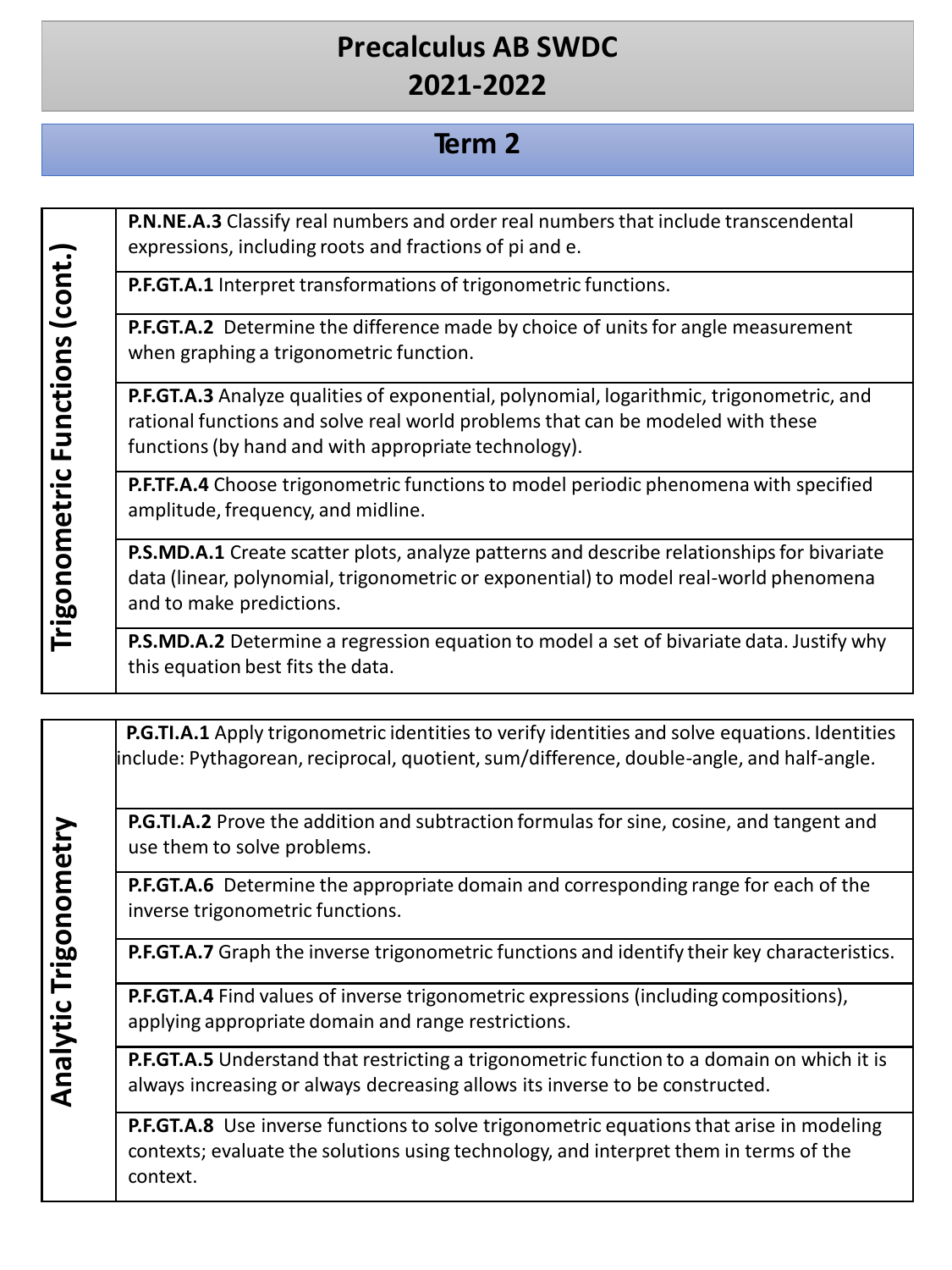#### **Term 2**

|                           | $\overline{\mathbf{v}}$<br>unction  | <b>P.G.AT.A.1</b> Use the definitions of the six trigonometric ratios as ratios of sides in a right<br>triangle to solve problems about lengths of sides and measures of angles.                                                |
|---------------------------|-------------------------------------|---------------------------------------------------------------------------------------------------------------------------------------------------------------------------------------------------------------------------------|
| Triangle Trigonometry and | ய<br>metric                         | <b>P.G.AT.A.2</b> Derive the formula A = $\frac{1}{2}$ absin(C) for the area of a triangle by drawing an<br>auxiliary line from a vertex perpendicular to the opposite side.                                                    |
|                           | $\bullet$<br>č                      | P.G.AT.A.3 Derive and apply the formulas for the area of a sector of a circle.                                                                                                                                                  |
|                           | 80                                  | <b>P.G.AT.A.4</b> Calculate the arc length of a circle subtended by a central angle.                                                                                                                                            |
|                           | Ó<br>S<br>$\mathbf{C}$<br>$\bullet$ | <b>P.G.AT.A.5</b> Prove the Law of Sines and Cosines and use them to solve problems                                                                                                                                             |
| Right <sup>-</sup>        | ₽<br>Applica                        | <b>P.G.AT.A.6</b> Understand and apply the Law of Sines (including the ambiguous case) and<br>the Law of Cosines to find unknown measurements in right and non-right triangles (e.g.,<br>surveying problems, resultant forces). |

**P.N.VM.A.1** Recognize vector quantities as having both magnitude and direction. Represent vector quantities by directed line segments, and use appropriate symbols for vectors and their magnitudes. (e.g., v, |v|, ||v||, v).

**P.N.VM.A.2** Find the components of a vector by subtracting the coordinates of an initial point from the coordinates of a terminal point.

**P.N.VM.A.3** Solve problems involving velocity and other quantities that can be represented by vectors.

**P.N.VM.B.4** Add and subtract vectors.

**Ve**  $\mathbf{\mathbf{\mathsf{c}}}$ **t o r s**

**P.N.VM.B.5** Multiply a vector by a scalar.

**P.N.VM.B.6** Calculate and interpret the dot product of two vectors.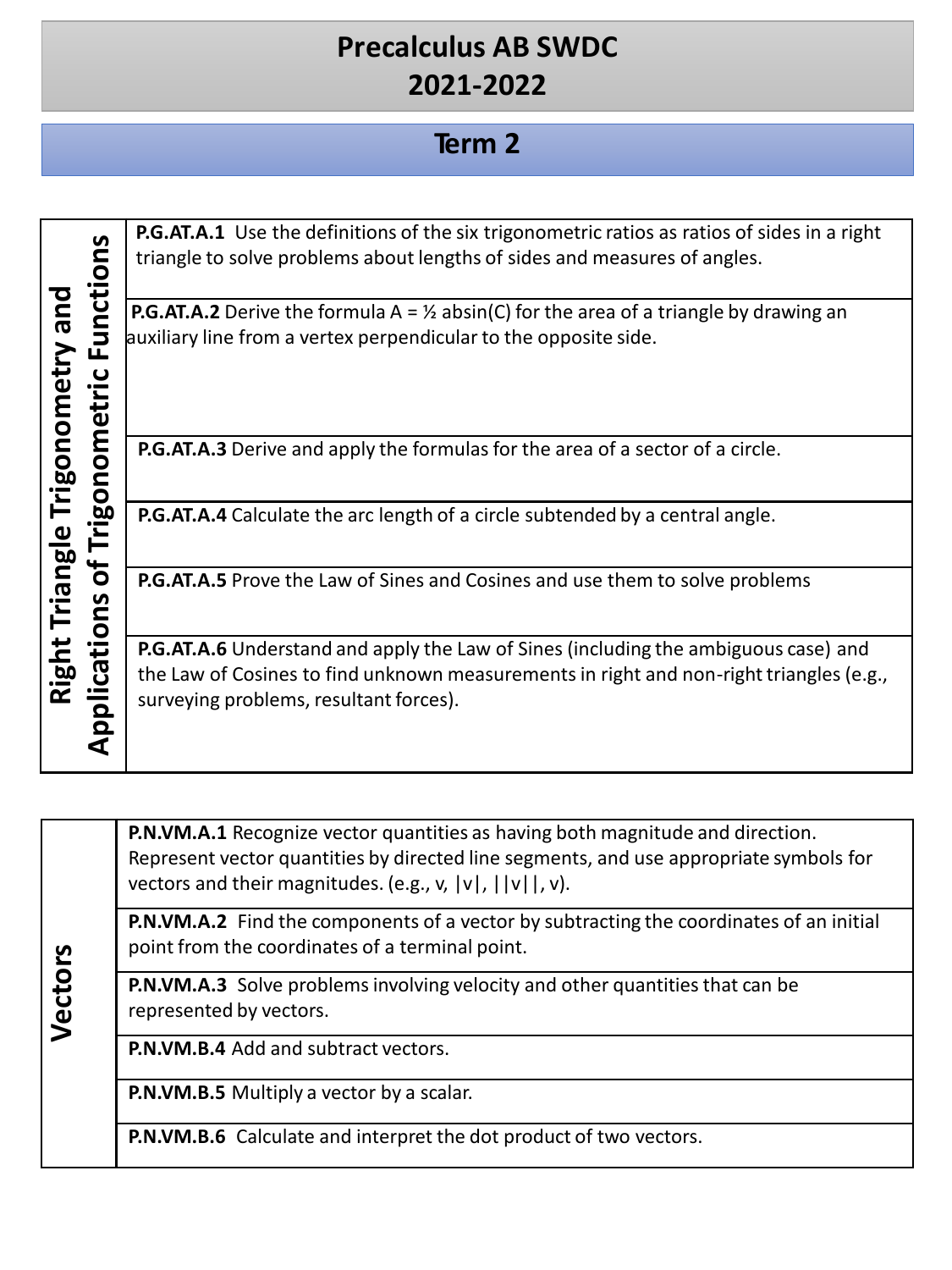#### **Term 2**

**P.G.PC.A.1** Graph functions in polar coordinates.

**Polar**

**P.G.PC.A.2** Convert between rectangular and polar coordinates.

**P.G.PC.A.3** Represent situations and solve problems involving polar coordinates.

**P.N.CN.A.1** Perform arithmetic operations with complex numbers expressing answers in the form a + bi.

**P.N.CN.A.2** Find the conjugate of a complex number; use conjugates to find moduli and quotients of complex numbers.

**P.N.CN.A.3** Represent complex numbers on the complex plane in rectangular and polar form (including real and imaginary numbers), and explain why the rectangular and polar forms of a given complex number represent the same number.

**P.N.CN.A.4** Represent addition, subtraction, multiplication, and conjugation of complex numbers geometrically on the complex plane; use properties of this representation for computation. *For example, (-1 + 3i)3 = 8 because (-1 + 3i) has modulus 2 and argument 120 degrees.*

**PN.CN.A.5** Calculate the distance between numbers in the complex plane as the modulus of the difference, and the midpoint of a segment as the average of the numbers at its endpoints.

|               | <b>P.A.C.A.1</b> Display all of the conic sections as portions of a cone.                                                                                                                                                                                       |
|---------------|-----------------------------------------------------------------------------------------------------------------------------------------------------------------------------------------------------------------------------------------------------------------|
| Parametrics   | P.A.C.A.3 From an equation in standard form, graph the appropriate conic section:<br>ellipses, hyperbolas, circles, and parabolas. Demonstrate an understanding of the<br>relationship between their standard algebraic form and the graphical characteristics. |
|               | <b>P.A.C.A.4</b> Transform equations of conic sections to convert between general and standard<br>form.                                                                                                                                                         |
| bue<br>Conics | <b>P.A.C.A.2</b> Derive the equations of ellipses and hyperbolas given the foci, using the fact<br>that the sum or difference of distances from the foci is constant.                                                                                           |
|               | P.A.PE.A.1 Graph curves parametrically (by hand and with appropriate technology).                                                                                                                                                                               |
|               | <b>P.A.PE.A.2</b> Eliminate parameters by rewriting parametric equations as a single equation.                                                                                                                                                                  |